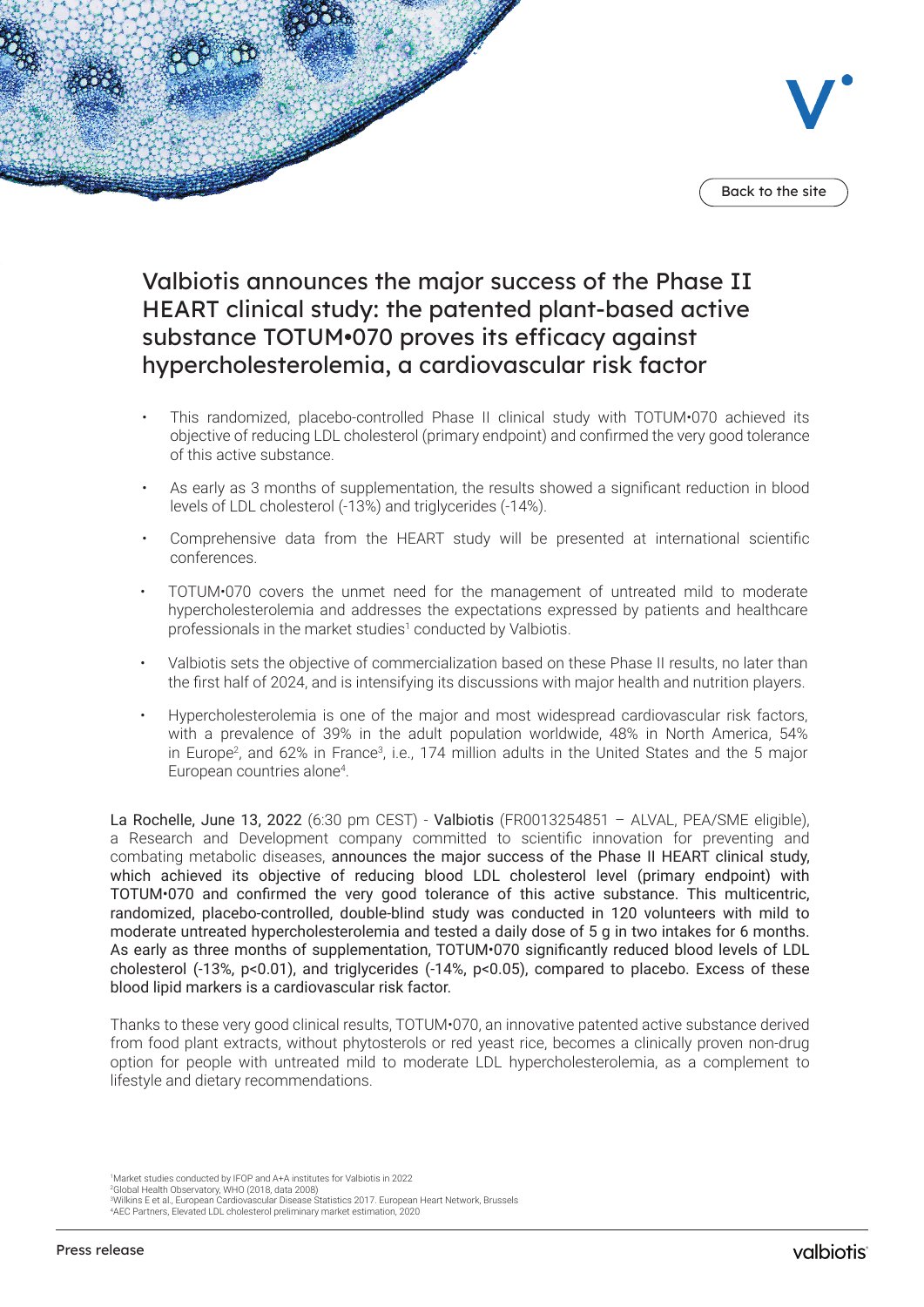Sébastien PELTIER, Chairman of the Board of Directors at Valbiotis, comments: *"This clinical success exceeds our expectations, as it shows a significant reduction in LDL cholesterol, our primary objective, as well as blood triglycerides, which are associated with cardiovascular risk. Given these positive results, the quality of the scientific data already obtained and the need for solutions for untreated patients, we have decided to market TOTUM•070 after these Phase II results. In this perspective, we are already engaged in the search for commercial partnerships with a commercialization horizon no later than the first half of 2024. The TOTUM•070 scientific package, combined with our market studies with patients and healthcare*  professionals, supports this ambition. At the same time, we will be preparing a final Phase II/III clinical step *to obtain a health claim that will enhance the value of this active substance."*

#### Results of the Phase II HEART clinical study

The HEART clinical study was a multicentric, international, randomized, placebo-controlled, double-blind study involving 120 people with untreated mild to moderate hypercholesterolemia, with blood level of LDL cholesterol between 130 mg/dl and 190 mg/dl. The participants were divided into two equivalent arms of 60 people, supplemented for six months with a daily dose of 5 g of TOTUM•070 or a placebo, in two intakes.

After a 6-month supplementation, the study achieved its objective of significantly reducing LDL cholesterol in the blood (primary endpoint, -9% *versus* placebo, p<0,015 ). As early as 3 months of supplementation with TOTUM•070, the results showed a significant lipid-lowering effect, with:

- $\,$  a significant 13% reduction in blood LDL cholesterol level, compared to placebo (p<0.015);
- a significant 14% reduction in blood triglyceride level, compared to placebo (p<0.055).

In clinical practice, the reduction of LDL blood cholesterol as early as 3 months of supplementation is an expected benefit by patients and healthcare professionals<sup>1</sup> . The HEART study also demonstrates the persistent lipid-lowering effect at 6 months.

In addition, the study confirmed the safety and very good tolerance of TOTUM•070.

The comprehensive data from the study will be presented at international scientific conferences.

Prof. Jean-Marie BARD, professor of biochemistry and pharmacy hospital practitioner at Nantes University Hospital and at the West Institute of Cancerology (*Institut de Cancérologie de l'Ouest*), scientific advisor of the HEART study, comments: *"The results of the HEART study are very positive. They demonstrate the efficacy of TOTUM•070 on blood LDL cholesterol, a well-known cardiovascular risk factor, and a lipidlowering effect on triglycerides, associated with cardiovascular risk. The study also confirms the very good tolerance of this active substance: this is an important issue in lipid-lowering strategies, as emphasized by international learned societies. With these data, TOTUM•070 is therefore a very good solution to address the lack of reliable options adapted to mild to moderate hypercholesterolemia, for which only lifestyle and dietary recommendations are currently proposed."* 

Murielle CAZAUBIEL, Head of Development, Medical, Regulatory and Industrial Affairs, member of Valbiotis Board of Directors, adds: *"These results exceed the ambitions we had announced for TOTUM•070. It was a challenge to demonstrate the relevance of a plant-based active substance in such a demanding clinical*  field, in line with the preclinical data we had already published. This has been achieved. We are very proud *of this achievement and would like to thank all the people involved in this study, both professionals and volunteers: thanks to them, TOTUM•070 is now a clinically proven and well-tolerated non-drug option against high cholesterol, in the context of cardiovascular risk prevention."*

<sup>5</sup> Intention-to-treat analysis (ITT)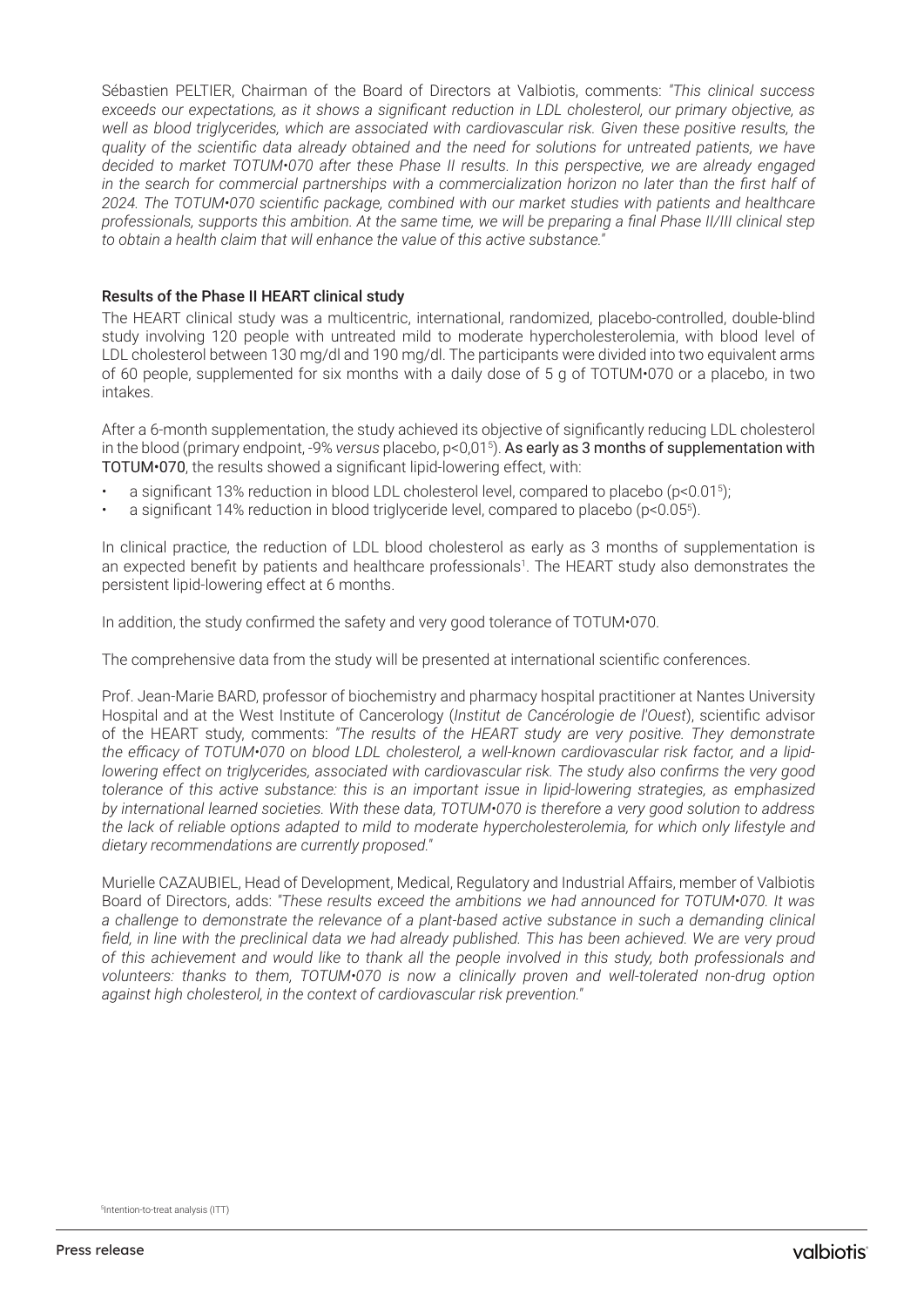#### The efficacy and mode of action data previously obtained for TOTUM•070

The results of the HEART clinical study are consistent with the preclinical efficacy data already obtained in dyslipidemia models and presented at the American Heart Association meeting in 2021. This work showed a significant dose-dependent reduction in LDL cholesterol and triglycerides.

In addition, clinical and preclinical studies ([positive clinical results published March 29, 2022](https://www.valbiotis.com/wp-content/uploads/2022/03/2022-03-29-PR_TOTUM070_MoA.pdf)) have documented the multi-target mode of action of TOTUM•070. According to these data, the lipid-lowering effect of TOTUM•070 is based:

- at the intestinal level, on the reduction of the absorption of cholesterol;
- at the hepatic level, on the reduction of *de novo*<sup>6</sup> cholesterol synthesis.

In these studies, additional liver benefits were observed, with a decrease in cholesterol storage and a decrease in gene expression of inflammatory markers.

# Targeting the marketing of the product by the first half of 2024 at the latest

Given the need for clinically proven non-drug options, as highlighted by market studies with patients and healthcare professionals, the Company sets the objective of commercialization no later than the first half of 2024, based on all of these Phase II results, and is intensifying its discussions with major players in the health and nutrition sectors.

Following the finalization of the industrial scale-up, TOTUM•070 will be offered in two galenic forms (capsules or powder for dilution), to be taken twice daily. It will be available over the counter in pharmacies (pharmacy stores or online) for patients and consumers. Available without a prescription, TOTUM•070 may be advised by healthcare professionals.

From a regulatory standpoint, TOTUM•070 can already be marketed in Europe, after notification to the DGCCRF in France (mutual recognition applicable for other European Union countries). Regulatory processes for North America and other areas are ongoing.

#### Mild to moderate hypercholesterolemia: patients and physicians awaiting solutions

Excess blood LDL cholesterol is the primary cause of atherosclerosis, a serious disease of the arteries with debilitating and potentially deadly cardiovascular complications (stroke, heart attack, arterial diseases, amongst others). Given the risk, hypercholesterolemia must be managed according to international guidelines, to reduce blood LDL cholesterol levels.

#### How is it managed?

Other than essential lifestyle changes, therapeutic strategies are defined for each patient following an assessment of their overall cardiovascular risk level: smoking, blood pressure, overweight, age, individual and family history, amongst others.

- For the most at-risk patients, long-term drug treatments (such as statins) are recommended and effective.
- For patients with moderate hypercholesterolemia or a lower overall risk, the initiation of these treatments is discussed between the physician and the patient depending on their benefit/risk ratio.
- For patients with a mild form and a moderate risk, the benefit/risk ratio of the treatment is unfavorable.

# A real need for solutions for patients at moderate risk

Between lifestyle-dietary rules alone and long-term treatments, there is a lack of effective, well-tolerated intermediary solutions for managing cholesterolemia, preventing it from worsening, and delaying the initiation of treatment. Confronted with this need expressed by physicians and their patients, international guidelines recognize the potential benefit of non-drug products - in particular food - but highlight the lack of clinical proof so far.

6 Cholesterol can be supplied by the diet or produced by the body itself ("*de novo* synthesis").